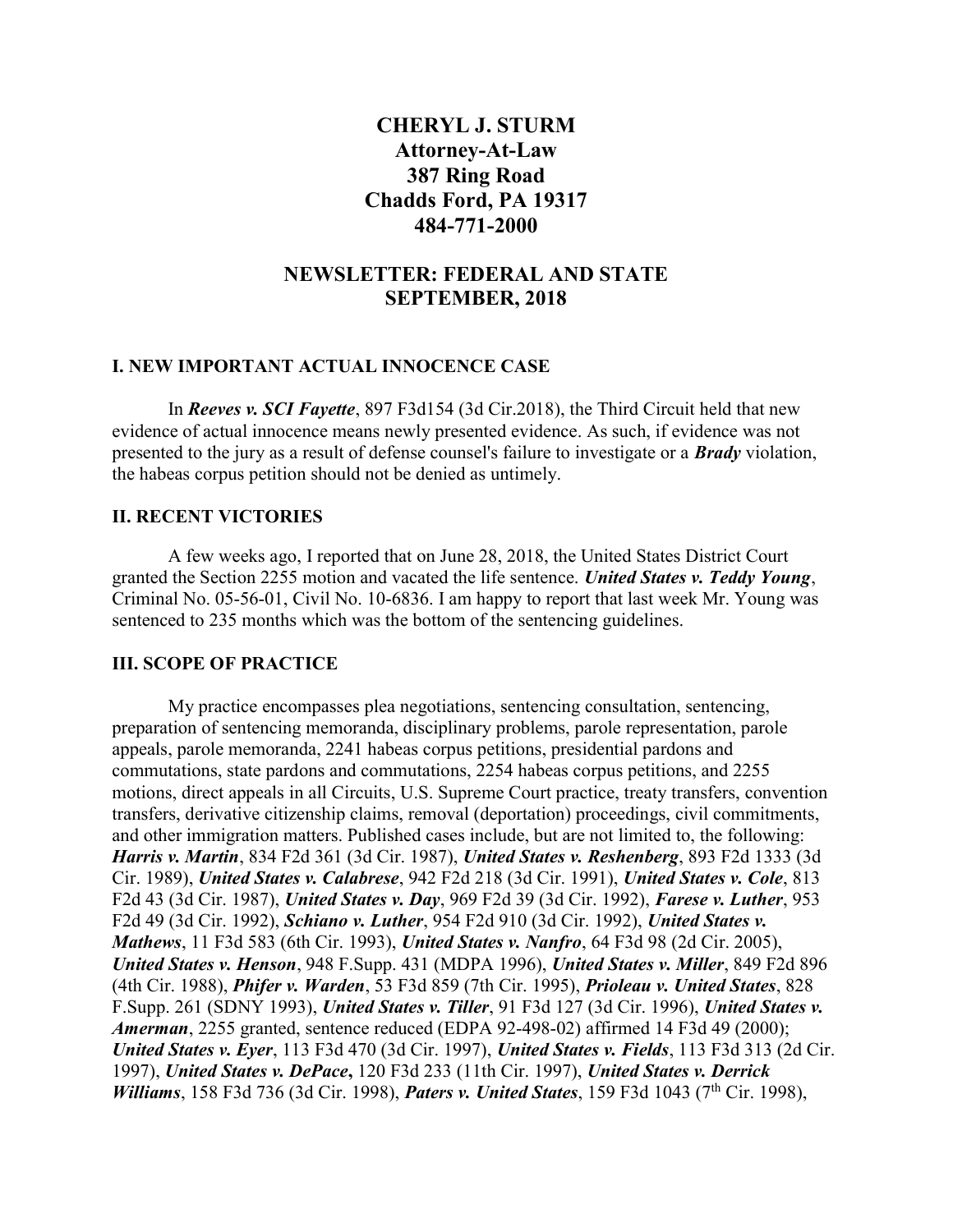United States v. Conhaim, 160 F3d 893 (2d Cir. 1998), United States v. DiPina, 178 F3d 68 ( $1<sup>st</sup>$ Cir. 1999), In re Weatherwax, CTA3 No. 99-3550 [Hazel-Atlas independent action is not a second or successive 2255 motion], *Cullen v. United States*, 194 F3d 401 (2d Cir. 1999), *United* States v. Almodovar, 100 F.Supp. 2d 301 (EDPA 2000, Ludwig, J.) Dabelko v. United States, 211 F3d 1268 (6th Cir. 2000), United States v. Carmichael, 216 F3d 224 (2d Cir. 2000), United States v. Williams, 247 F3d 353 (2d Cir. 2001), United States ex rel. Bryant v. Warden, 50 Fed. Appx. 13 (2d Cir. 2002), United States v. Peyton, 12 Fed. Appx. 145 (4th Cir. 2001), United States v. Smith, 348 F3d 545 (6th Cir. 2003), Blount v. United States, 330 F.Supp.2d 493 (EDPA 2004), Commonwealth v. Hanna, 964 A2d 923 (PA Super. 2009). Important unpublished cases include: *United States v. Lopez*, 93-246-01 (EDPA, Hutton, J.)[2255 granted], United States v. Garcia-Cintron, 93CV1771 (EDPA, Gawthrop)[2255 granted, sentence reduced], United States v. Fazekas, C.A. No. 94-1542 [WDPA 1994][misclassification as career offender, sentence reduced from 30 years to 10 years], Henry Jones v. United States, 2:90CV 4291 [DNJ, Sarokin, J.][2255 motion granted for ineffective assistance, prisoner released], Hearn v. United States, C.A. 93-464 [WDVA], [misclassification of methamphetamine, sentence reduced from 180 months to 90 months], United States v. Richard H. Wilson, 90 CR169-01, 91 CIV 3326 [EDPA][2255 granted; actual innocence; immediate release], United States v. Gevares, 961 F.Supp. 192 (NDOH, ED 1996)[2255 granted; firearms sentence vacated; government motion to resentence denied], United States v. Cross, CTA6 No. 03-3562 (sentence vacated, and reduced on remand), United States vs. Alexander, CTA3 No. 96-1696 [sentence reduced, and case remanded for hearing on distinction between cocaine base and crack cocaine], United States v. Kostrick, 103 F3d 114 (3d Cir. 1996)[848 vacated], United States v. Michaels, 2001 U.S. Dist. Lexis 19115 (EDPA, Fullam, J.)[term of supervised release reduced], United States v. Williams, 146 Fed. Appx. 656 (2d. Cir. 2002)[sentence vacated and reduced], United States v. R. Thomas, 273 Fed. Appx. 103 (2d Cir. 2008) [sentence vacated and reduced], United States v. Matos, 92 Cr 39-A (EDVA, Ellis, J.)[2255 granted, sentence reduced], United States v. Diaz, Crim. No. 92-78-02 [EDPA][sentence reduced for miscalculation of criminal history category], United States v. Eberly, 5 F3d 1491 (3d Cir. 1993)[2255 granted, sentence vacated], United States v. Forde, 92-429-A [EDVA, Hilton][2255 granted, life sentence vacated; sentence reduced]; United States v. Cruz-Pagan, 91-0063 [EDPA][2255 granted, life sentence vacated; sentence reduced], United States v. Ostreicher, 91cv 3576 [EDNY, Weinstein, J.][2255 motion vacated, special parole term vacated]; *United States v. S. Jones*, 22 F3d 304 (3d Cir. 1994)[2255] granted, sentence vacated]; *United States v. S. Jones*, 47 F3d 1162 (3d Cir. 1995)[2255 granted, sentence vacated, sentence reduced]; United States ex rel. Maurice Roberts v. Warden, 93-CV-1064 [NDNY][Probation Department's imposition of restrictions on employment violated due process], Darryl Pierce v. United States, 89CR176 (MDPA, Rambo, J.)[2255 granted in part, sentence reduced], Baron v. United States, 97CV290 [DUT][2255 granted, sentence reduced and prisoner released]; Simpkins v. United States, C.A. 5:1999CR22 [NDWVA][2255 granted; failure to properly file 851 special information; sentence reduced]; *United States v. Vernon*, 92-340-01 [EDPA, Dalzell, J.] [2255 granted, restitution order vacated and modified]; *United States* v. Cora Love, 92-504-16 [EDPA, Giles, C.J.][2255 granted, sentence reduced]; United States v. Rosa, 90-38 [DNJ][2255 granted; sentence reduced]; United States v. Broadus, 91CR209, 97CV965 [MDNC, Tilley, J.][2255 granted in part, sentence reduced by 20 years]; United States v. Arevalo, 94CR702, 97 CV 946 [SDFLA, Moreno, J.][2255 granted, sentence reduced]; United States v. H. Cruz, 93CR341 [SDFLA, Highsmith, J.][2255 granted, sentence reduced]; Stocker v. Warden, 2004 U.S. Dist. Lexis 5395 [EDPA, Giles, C.J.][Habeas corpus granted based on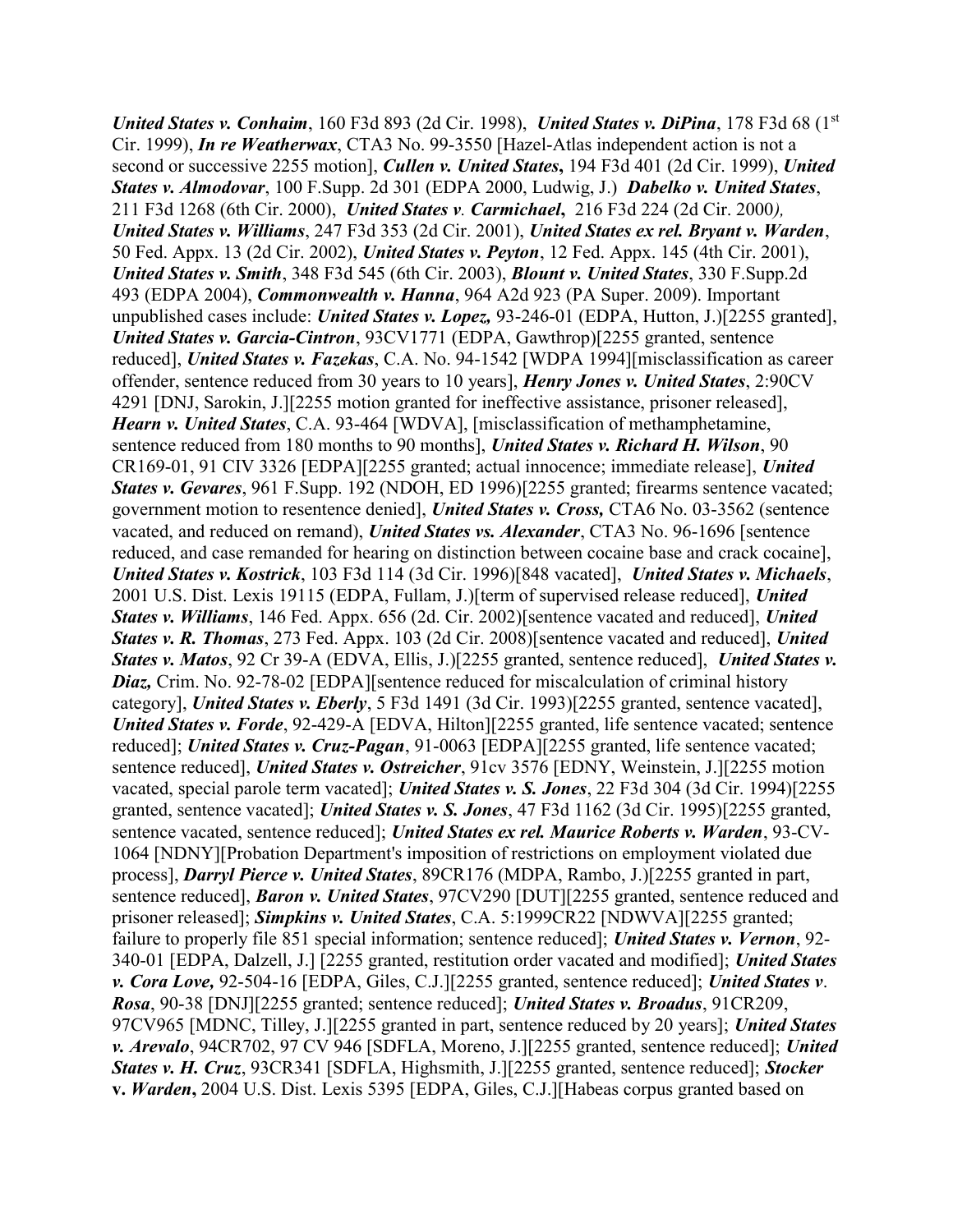actual innocence, sentence vacated], Stovall v. Warden, 2005 U.S. Dist. Lexis 6758 (EDPA Diamond)[2254 habeas granted in part restoring right to appeal]; **Pedretti v. United States**, 1996 U.S. Dist. Lexis 6315 (NDNY, McAvoy C.J.)[2255 granted, sentence reduced]; United States v. Boggi, 1997 U.S. Dist. Lexis 14165 (EDPA 1997)[2255 granted, sentence reduced]; United States ex rel. Shriner v. Warden, 1:CV03-0481 (MDPA, Rambo, J.) [[2241 habeas granted, sentence reduced], *Commonwealth v. Keeman Copeland*, [CP 9607-1215 1/3 Greenspan, J.] [PCRA granted based on ineffective assistance of trial and appellate counsel. Conviction for first degree murder vacated. Life sentence vacated], **Boyd v. Nish et al.**, 2007 U.S. Dist. Lexis 7176 (EDPA 2007, Tucker, J.)[Section 2254 habeas corpus granted to state prisoner based on ineffective assistance of trial counsel], *Dockery v. DiGuglielmo, et al.*, Civil No. 04-6025 (EDPA 2007, Buckwalter, J.)[2254 granted, sentence reduced], Jones v. Piazza, CTA3 No. 07- 1868 (3d Cir. 2007)[reversed order denying habeas corpus under 28 U. S.C. 2254; remanded for resentencing, sentence reduced on remand], McKeever v. Warden, 2005 U.S. Dist. Lexis 4714 (EDPA, Diamond, J.)[2254 habeas granted, remanded to state for resentencing], United States v. Futch, CR. 402-232 [SDGA, Savannah Div.][2255 granted, sentence reduced], United States v. **Danon, Cr. 90-43 [DNJ, Lifland]** [treaty transfer to Israel prior to completion of term of imprisonment], *Commonwealth v. Maurice Jones*, October Term, 1989, No. 0185-0187 [The Third Circuit Court of Appeals granted habeas corpus. Subsequently, the sentencing judge reduced the sentence], United States v. Coleman, 206 Fed. Appx. 80 (2d Cir. 2006) [remanded for resentencing, sentence reduced], United States v. Wayne, 2008 U.S. Dist Lexis 52133 (WDPA 2008)[3582(c)(2) motion granted sentence reduced], *United States v. Fermin*, 277 Fed. Appx. 28 (2d Cir. 2008)[Sentence vacated and reduced], *United States v. Manigault*, 2010 U.S. App. Lexis 20350 (3d Cir. 2010)[sentence reduced pursuant to 18 USC 3582(c)(2) despite career offender classification], Commonwealth v. Hanna, 2009 PA Super. 3 (PA Super. 2009). [Vacated and remanded order denying expungement of criminal record], In re: Fredrick Pereira A 027 489 318: Removal order voided and petitioner allowed to remain in the United States] United States v. Omar Mendoza, 2009 U.S. Dist. Lexis 48720, 2:05 CV 294 (NDTX, Amarillo) [2255 motion granted based on claim of ineffective assistance of trial counsel, sentence reduced to time served], United States v. Johnson, 2011 U.S. App. Lexis 15677 (3d Cir. 2011) [sentence reduced from 360 months to 222 months as a result of a 2255 motion], United States v. Teddy Young, 588 Fed. Appx. 209 (3d Cir. 2015)[Reversed order denying 2255 motion w/o evidentiary hearing; evidentiary hearing held and life sentence vacated], United States v. Bruce Wayne Mohammed, 94CR17 [WDPA, Cohill, J.][Two 3582(c)(2) motions granted, sentence reduced twice], *Commonwealth v. Cherry*, 2017 PA Super. 28 (PA Super. 2017), *Lambert v. SCI* Warden, Greene, 861 F3d 459 (3d Cir. 2017), Commonwealth v. Henkel, 90 A3d 16 (PA Super. 2014) wherein the Superior Court refused to apply **Martinez v. Ryan, 566 U.S. 1, 132 S.Ct.** 1309, 182 L.Ed.2d 272 (2012) to claim of ineffective assistance of trial counsel combined with ineffective assistance of PCRA counsel and then see **Henkel v. Gilmore**, 2015 U.S. Dist. Lexis 124341 (WDPA) [Martinez applied and habeas granted], Jeffries v. United States, 1:15CV814, 1:11Crim.127-01[MDNC, Schroeder, J.][2255 granted for ineffective assistance of trial counsel and ex post facto violation, sentence vacated], Commonwealth v. Fulton, 179 A3d 495 (PA 2018)[warrantless search of cell phone, all evidence suppressed, conviction and sentence vacated], Commonwealth v. Poole, 2018 PA Super Unpub. Lexis 934 (PA Super. 2018)[evidentiary hearing granted to determine the date critical witness recanted testimony not the date he considered recanting testimony], United States v. Young, Criminal No. 05-56-01 [sentence reduced from Life to 235 months].